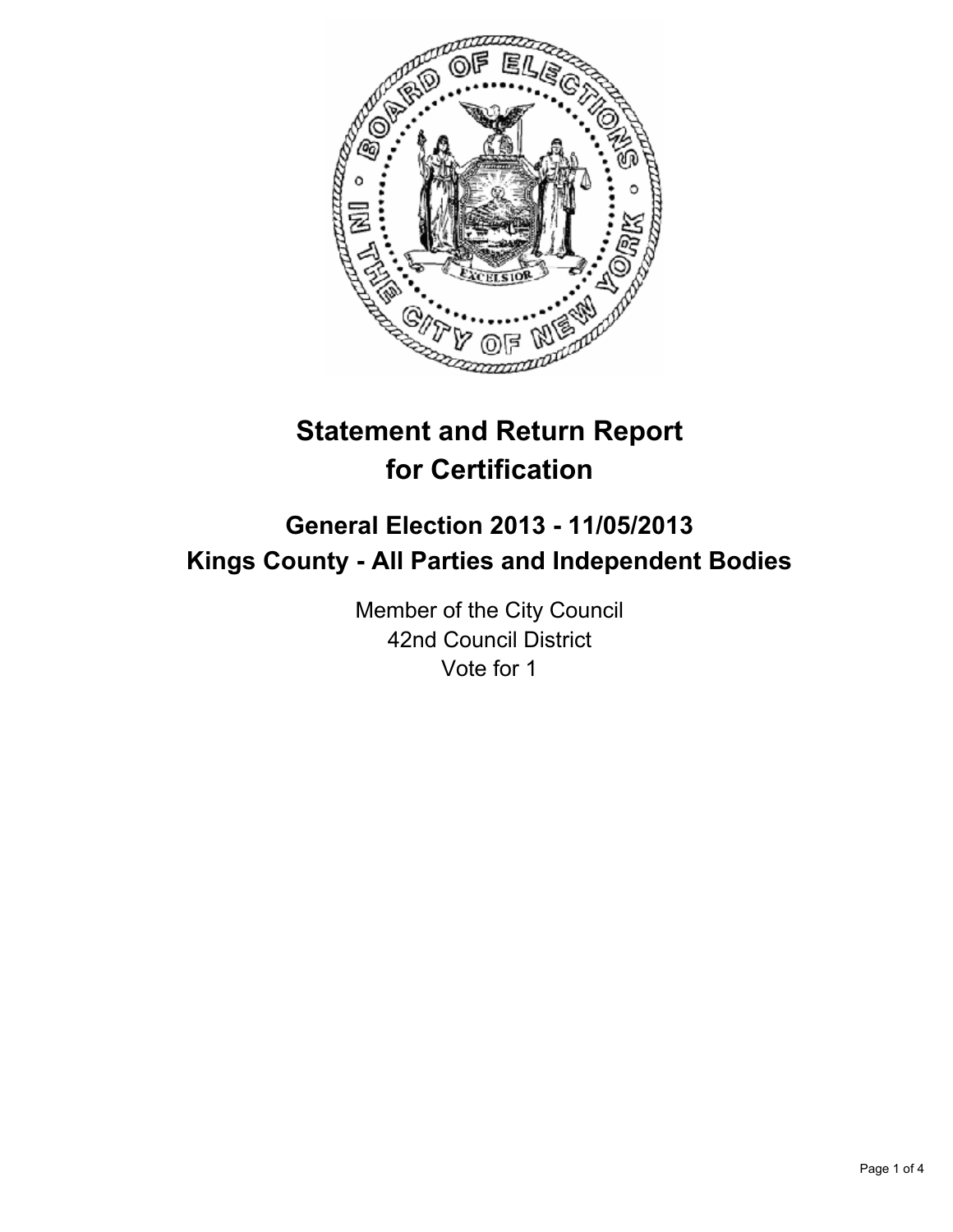

#### **Assembly District 54**

| <b>PUBLIC COUNTER</b>                                    | 133 |
|----------------------------------------------------------|-----|
| <b>EMERGENCY</b>                                         | 0   |
| ABSENTEE/MILITARY                                        | 0   |
| FEDERAL                                                  | 0   |
| SPECIAL PRESIDENTIAL                                     | 0   |
| <b>AFFIDAVIT</b>                                         | 4   |
| <b>Total Ballots</b>                                     | 137 |
| Less - Inapplicable Federal/Special Presidential Ballots | 0   |
| <b>Total Applicable Ballots</b>                          | 137 |
| INEZ D. BARRON (DEMOCRATIC)                              | 114 |
| ERNEST JOHNSON (CONSERVATIVE)                            | 7   |
| INEZ D. BARRON (WORKING FAMILIES)                        | 3   |
| <b>Total Votes</b>                                       | 124 |
| Unrecorded                                               | 13  |

#### **Assembly District 55**

| PUBLIC COUNTER                                           | 885      |
|----------------------------------------------------------|----------|
| <b>EMERGENCY</b>                                         | 0        |
| ABSENTEE/MILITARY                                        | 6        |
| <b>FEDERAL</b>                                           | 0        |
| <b>SPECIAL PRESIDENTIAL</b>                              | $\Omega$ |
| AFFIDAVIT                                                | 10       |
| <b>Total Ballots</b>                                     | 901      |
| Less - Inapplicable Federal/Special Presidential Ballots | 0        |
| <b>Total Applicable Ballots</b>                          | 901      |
| INEZ D. BARRON (DEMOCRATIC)                              | 742      |
| ERNEST JOHNSON (CONSERVATIVE)                            | 14       |
| INEZ D. BARRON (WORKING FAMILIES)                        | 15       |
| <b>Total Votes</b>                                       | 771      |
| Unrecorded                                               | 130      |

**Assembly District 58**

| PUBLIC COUNTER                                           | 3,098 |
|----------------------------------------------------------|-------|
| <b>EMERGENCY</b>                                         | 0     |
| ABSENTEE/MILITARY                                        | 150   |
| FEDERAL                                                  | 0     |
| <b>SPECIAL PRESIDENTIAL</b>                              | 0     |
| AFFIDAVIT                                                | 49    |
| <b>Total Ballots</b>                                     | 3,297 |
| Less - Inapplicable Federal/Special Presidential Ballots | 0     |
| <b>Total Applicable Ballots</b>                          | 3,297 |
| INEZ D. BARRON (DEMOCRATIC)                              | 2,840 |
| ERNEST JOHNSON (CONSERVATIVE)                            | 68    |
| INEZ D. BARRON (WORKING FAMILIES)                        | 50    |
| <b>Total Votes</b>                                       | 2,958 |
| Unrecorded                                               | 339   |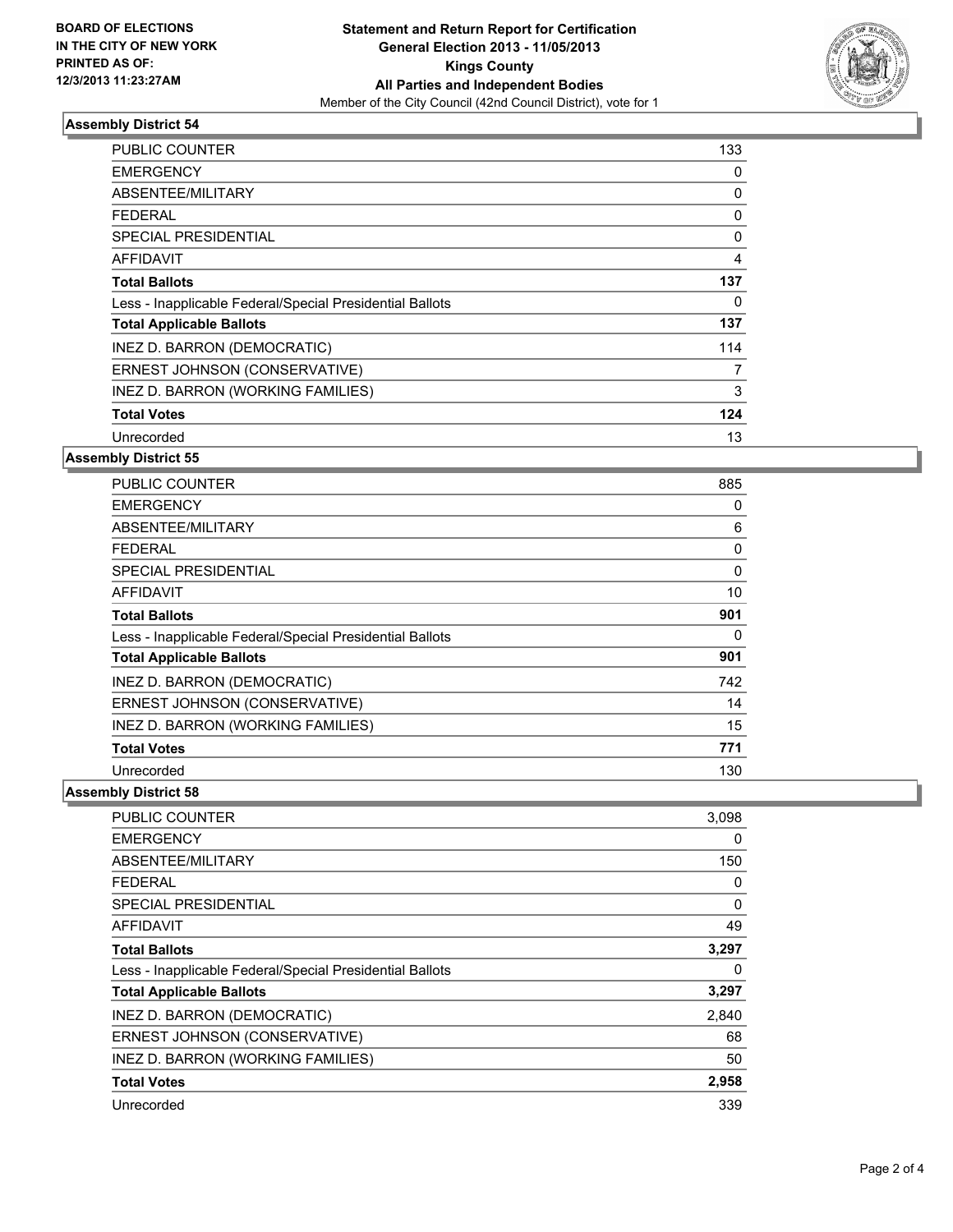

#### **Assembly District 59**

| <b>Total Votes</b>                                       | 11 |
|----------------------------------------------------------|----|
| INEZ D. BARRON (WORKING FAMILIES)                        | 0  |
| ERNEST JOHNSON (CONSERVATIVE)                            | 0  |
| INEZ D. BARRON (DEMOCRATIC)                              | 11 |
| <b>Total Applicable Ballots</b>                          | 11 |
| Less - Inapplicable Federal/Special Presidential Ballots | 0  |
| <b>Total Ballots</b>                                     | 11 |
| <b>AFFIDAVIT</b>                                         | 0  |
| SPECIAL PRESIDENTIAL                                     | 0  |
| FEDERAL                                                  | 0  |
| ABSENTEE/MILITARY                                        | 0  |
| <b>EMERGENCY</b>                                         | 0  |
| PUBLIC COUNTER                                           | 11 |

### **Assembly District 60**

| PUBLIC COUNTER                                           | 16,649         |
|----------------------------------------------------------|----------------|
| <b>EMERGENCY</b>                                         | 11             |
| ABSENTEE/MILITARY                                        | 155            |
| <b>FFDFRAL</b>                                           | $\Omega$       |
| <b>SPECIAL PRESIDENTIAL</b>                              | $\Omega$       |
| <b>AFFIDAVIT</b>                                         | 249            |
| <b>Total Ballots</b>                                     | 17,064         |
| Less - Inapplicable Federal/Special Presidential Ballots | 0              |
| <b>Total Applicable Ballots</b>                          | 17,064         |
| INEZ D. BARRON (DEMOCRATIC)                              | 14,057         |
| ERNEST JOHNSON (CONSERVATIVE)                            | 634            |
| INEZ D. BARRON (WORKING FAMILIES)                        | 322            |
| GREGORY DAVIDZON (WRITE-IN)                              | 4              |
| NIKKI LUCAS (WRITE-IN)                                   | $\overline{2}$ |
| OWEN D. WATKINS (WRITE-IN)                               | 1              |
| PAMELA BROADNAX (WRITE-IN)                               | 1              |
| PRINCE LEWIS (WRITE-IN)                                  | 1              |
| RAFAEL ESPINAL (WRITE-IN)                                | $\overline{2}$ |
| SEAN K. HENRY (WRITE-IN)                                 | 1              |
| STEPHANIE PAK (WRITE-IN)                                 | $\overline{2}$ |
| UNATTRIBUTABLE WRITE-IN (WRITE-IN)                       | 11             |
| <b>Total Votes</b>                                       | 15,038         |
| Unrecorded                                               | 2,026          |